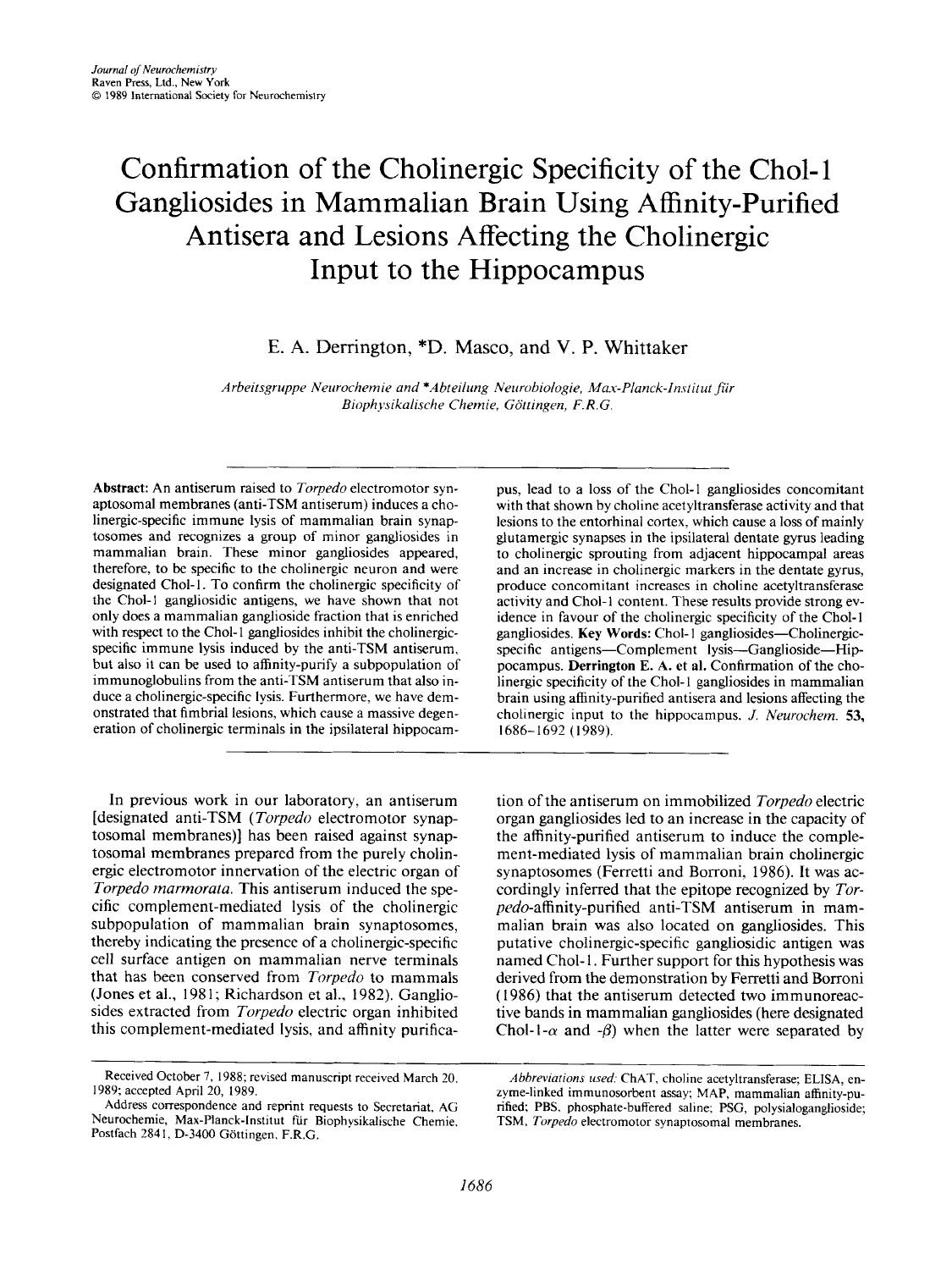TLC and that a polysialoganglioside **(PSG)** fraction (F,,) extracted from guinea-pig brain that was enriched in the immunoreactive bands was effective in inhibiting the complement-mediated lysis induced by *Torpedo*affinity-purified anti-TSM antiserum.

We have sought to confirm the cholinergic specificity of the mammalian Chol-1 gangliosides in two ways: (a) by the application of appropriate immunochemical tests based on a mammalian **PSG** fraction enriched in the Chol-1 gangliosides and (b) by showing that degeneration of cholinergic synapses and cholinergic synaptogenesis brought about in the mammalian nervous system by surgical intervention led to the fall and rise in levels of Chol-1 gangliosides expected if these are indeed valid mammalian central cholinergic markers, as strongly indicated by recent immunohistochemical studies (Obrocki and Borroni, 1988).

The immunochemical tests showed that (a) the **PSG**  fraction reduced the effectiveness of whole anti-TSM antiserum in inducing the specific complement-mediated lysis of the cholinergic subpopulation of mammalian brain synaptosomes and (b) antibodies to mammalian Chol-1 effective in inducing such lysis could be affinity-purified from the anti-TSM antiserum by adsorption onto an immobilized **PSG** and subsequent desorption.

The degeneration and regeneration studies used the cholinergic input to the hippocampus: Section of the fimbria causes its degeneration (Atack et al., 1987), and interruption of the entorhinal input to the dentate gyrus by causing a loss of noncholinergic innervation provokes axonal sprouting and reactive synaptogenesis in the cholinergic input (Lynch et al., 1972).

The quantitative assay of the Chol-1 gangliosides required by these studies used a recently developed modified enzyme-linked immunosorbent assay **(ELISA)** on TLC plates (E. A. Denington and E. Borroni, manuscript submitted) referred to here **as** quantitative immune TLC.

# **MATERIALS AND METHODS**

# **Gangliosides**

*PSGs.* **A** PSG fraction from ox brain, designated PSG-4, was purchased from Dr. Pallmann KG (Munich, F.R.G.); it was estimated to be enriched in Chol-1 antigens  $\sim$  40 times relative to whole brain gangliosides and served as a Chol-1 standard. Its composition was determined by separating it by TLC and densitometrically scanning the bands revealed by application of Ehrlich's reagent  $[6.0 \text{ g of } p$ -dimethylaminobenzaldehyde (Sigma, Munich) dissolved in 800 ml of ethanol and 200 ml of 10 *M* HCI]. It was found to consist of 74% GTlb, 25% GQ, and 1% GD3 plus GDla plus GDlb. No evidence for the presence of nongangliosidic lipids in the mixture could be found when large amounts were separated and then stained with molybdenum blue reagent (Sigma) or by charring in the presence of sulphuric acid at 12<sup>o</sup>C. No trace of protein contaminants could be found after separating 10 *pg* in 10 or 15% polyacrylamide gels and staining with the highly sensitive silver reagent, nor were the Chol-1 antigens

sensitive to digestion by type V protease, type **VI** protease, or trypsin (E. A. Derrington and E. Borroni, manuscript submitted).

The bovine standard ganglioside mixture was a generous gift from Dr. **A.** Giuliani (Department of Medical Chemistry and Biochemistry, University of Milan, Milan, Italy). Its composition was determined to be 21% GM3, 33% GMl, 22% GD1a, 14% GD1b, 8% GT1b, and 2% GQ. Gangliosides from tissue homogenates were extracted according to the method of Svennerholm and Fredman (1980), and their sialic acid content was determined by the method of Svennerholm **(1** *957).* 

Chol-1 was present in both PSG-4 and the standard ganglioside mixture in concentrations too small to be detected by Ehrlich staining but was nevertheless considerably more concentrated there than in mammalian brain. For this reason, either of the two preparations could be used as standards to test for the linearity of the immune staining of TLC plates as a function of the amount ofganglioside applied. The precise structure of Chol-I has not yet been determined.

*Antiserum.* This was the antiserum (anti-TSM) described by Richardson et al. (1 982) and raised in a sheep to *Torpedo*  electromotor synaptosomal plasma membranes derived from the electric organ.

*Quantitative immune TLC.* The Chol-1 content was estimated after separation on TLC plates by a modified ELISA procedure as follows (cf. E. A. Derrington and E. Borroni, manuscript submitted). Gangliosides containing between 2 and 3  $\mu$ g of sialic acid were applied in 20  $\mu$ l of chloroform/ methanol (2:1 vol/vol) to aluminum-backed Kieselgel 60 "high+performance" TLC plates (Merck, Darmstadt, F.R.G.); the sialic acid content of the solution being applied was estimated according to the technique of Svennerholm (1957) in two  $10-\mu l$  samples. In this way, the effect of evaporation from the relatively small starting volumes of ganglioside/solvent solutions could be allowed for.

Gangliosides were separated by a one-dimensional chromatography in chloroform/methanol/0.2% CaCl<sub>2</sub> (50:40:11 by volume). After drying, the antigenic gangliosides were detected using anti-TSM antiserum by a modification of the method of Brockhaus et al. (1981). In brief, following incubation for **3** h with untreated anti-TSM antiserum, the TLC plate was extensively washed with 0.15% NaCl in 10 mM sodium phosphate buffer, pH 7.4 [phosphate-buffered saline (PBS)], and a peroxidase-labelled rabbit anti-sheep immunoglobulin (Cappel Laboratories Dinatech, Plochingen, F.R.G.) was used to detect antibodies bound to gangliosides. The reaction was developed by dipping the chromatogram in 0.01% 4-dichloro-1-naphthol and 0.9  $mM H_2O_2$  in PBS.

The immune staining was quantified by scanning with a Shimadzu CS-930 dual wavelength TLC scanner with a Shimadzu D2-2 data recorder. The linearity of the immune staining on each TLC was established (Fig. 1) by comparison with various amounts of a standard ganglioside mixture or PSG-4.

Because small changes in the composition of the solvent system due to evaporation cause changes in  $R_f$ , Ehrlich stain was normally applied to the TLC plates after they had been subjected to immune staining to reveal the positions of the major gangliosides. This, however, lowered the sensitivity of the staining, particularly with the PSGs; thus, to obtain the quantitative distribution of the major gangliosides, other TLC plates were stained directly with Ehrlich reagent before scanning.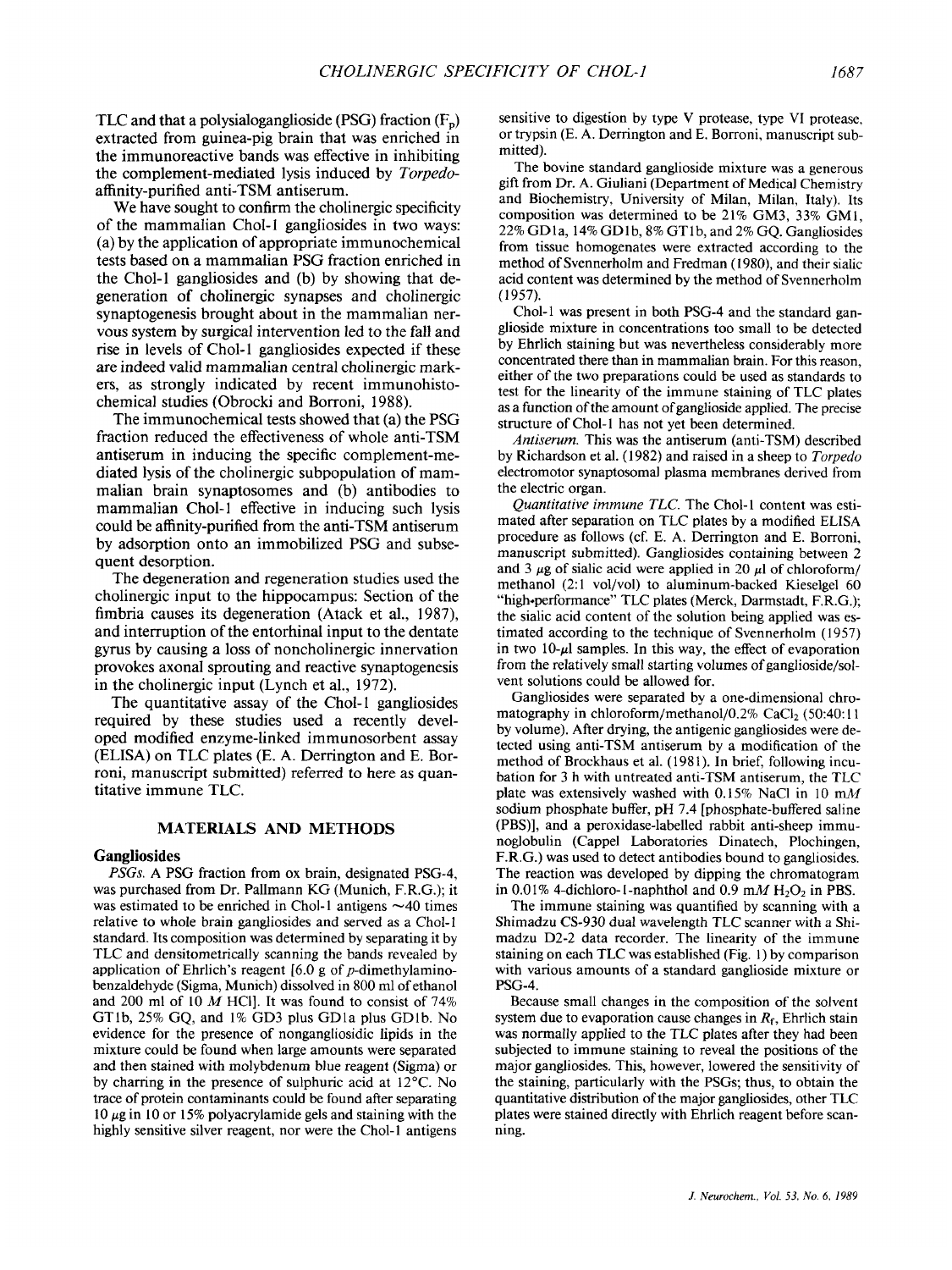

**FIG. 1. Left: Lanes 1-3 show 40, 100, and 200 ng, respectively,** of PSG-4 separated by TLC and immunostained with the anti-TSM antiserum. **Right:** The thin-layer chromatogram was densitometrically scanned, and the area under the peaks was determined by the automatic peak detection function of the **DR-2** data recorder to quantify the intensity of the immune staining. The graph shows that the intensity of the immune staining is a linear function of the quantity of PSG-4 applied to the plate.

*Neuraminidase digestions.* Mild neuraminidase digestion was performed using neuraminidase (type **V.** from *Clustridium perfringens;* Sigma) in a concentration of 1.5 U/50  $\mu$ g of ganglioside-bound sialic acid, dissolved in 50 mM acetate buffer (pH 5), at 37°C for 18 h. Stronger neuraminidase digestion was performed using the same enzyme but in 1 mM acetate buffer (pH *5)* and 0.1% sodium taurodeoxycholate.

*Afinity purijication of aniiserurn.* PSG-4 ( 10 mg) was covalently bound to glass beads of controlled pore size conjugated to a long-chain alkylamine (CPG/long-chain alkylamine; Pierce Chemical Co., Rockford, IL. U.S.A.) by the method of Young et al. (1978). except that owing to the low solubility of PSGs in pure dioxane, the reaction was carried out in dioxane/water (1:1 vol/vol). 1-Ethyl-3-(3-dimethylaminopropy1)carbodiimide in N-hydroxysuccinimide was used to form the activated esters of the gangliosides present. The immobilized gangliosides were loaded into a glass column closed at the end by a sintered glass disc. The column was washed extensively with PBS, and then whole anti-TSM antiserum (50  $\mu$ l diluted in 1 ml of PBS) was passed five times through the column. After further washing with PBS, bound antibodies were eluted with 1 ml of *3 M* KSCN followed by 2 ml of water. The eluate was dialysed against 1% bovine serum albumin in PBS at 4°C for 12-15 h and stored at  $-20^{\circ}$ C. The affinity-purified antiserum thus obtained is designated mammalian affinity-purified (MAP) antiserum.

*Complement-mediated lysis.* The ability of untreated and affinity-purified anti-TSM antisera to lyse cholinergic synaptosomes and that of fraction PSG-4 to inhibit the lysis induced by the untreated antiserum were tested according to the procedure of Ferretti and Borroni ( 1986).

### **Experimentally induced perturbation of central cholinergic synapses**

*Animals.* Adult male albino rats of the Wistar strain, 3-6 months of age, were obtained from the breeding colony of the Max-Planck-Institut.

*Lesions.* Animals were anaesthetized by intraperitoneal injection of procaine (6 mg  $kg^{-1}$ ). Complete mechanical section of the fimbria and overlying cortex was performed according to the technique of Dravid and Van Deuson (1983). Electrolytic ablation of the entorhinal cortex was performed according to the method of Lynch et al. (1972).

*Tissue preparation.* At the appropriate time following lesioning, animals were killed by decapitation, and the ipsiand contralateral hippocampi were rapidly removed. In the case of fimbrial lesioning, whole hippocampi were homogenized in ice-cold PBS. and samples were taken for the determination of protein content and choline acetyltransferase (ChAT) activity. The remainder was stored at  $-20^{\circ}$ C for 12-15 h before extraction of gangliosides. In the case of entorhinal lesioning, the hippocampi were cut into  $14-16500$ - $\mu$ m-thick slices using a Mcllwain tissue chopper; the most dorsal and ventral portions of the hippocampus were discarded. The hippocampal slices were then subdissected in ice-cold PBS with the aid of a Zeiss dissecting microscope into the dentate gyrus and the remaining tissue. Because of the very small amounts of tissue available, it was impossible to estimate Chol-l content and ChAT activity in the same animals; therefore, a sample was taken for the determination of protein content, and the remainder was either assayed for ChAT activity or stored for the extraction of gangliosides.

*Profein and enzyme assays.* Protein content was determined according to the procedure of Lowry et al. (1951), and ChAT activity was assayed according to the technique of Fonnum (1975). The immunoglobulin contents of MAP and whole anti-TSM antiserum were assayed by a solid-phase immunoassay as described by Ferretti and Borroni (1986).

#### **RESULTS**

#### **Immunochemical studies**

Characterization of a mammalian ganglioside frac*tion enriched in Chol-I.* Figure *2* shows the separation on TLC of the **ox** brain PSG fraction **PSG-4,** before and after neuraminidase treatment. Two components,



**FIG. 2.** Separation by TLG of a PSG fraction PSG-4 before (lanes 1 and 3) and after (lanes 2 and 4) mild neuraminidase treatment. The plates were immune stained with untreated anti-TSM antiserum, photographed (lanes 1 and 2), then sprayed with Ehrlich's reagent, and rephotographed (lanes 3 and **4);** thus, lanes 1 and 3 and lanes 2 and 4 are identical, sequentially stained lanes of the TLC plate. The change in migration of the immunoreactive bands following neuraminidase treatment indicates the presence of sialic acid in these glycolipids and hence their gangliosidic nature. For reference, lane 5 shows a standard ganglioside mixture, stained with Ehrlich's reagent without prior immune staining.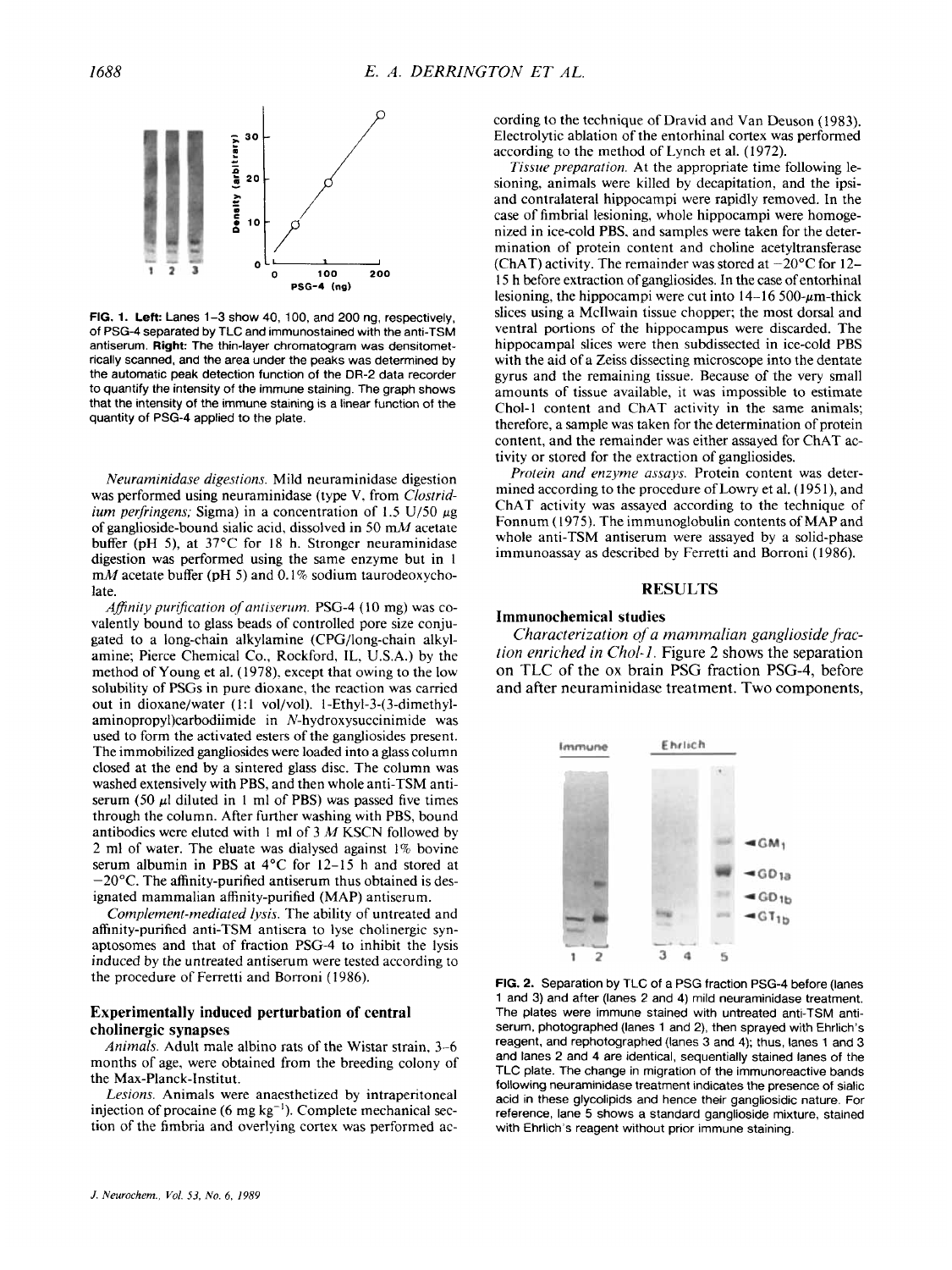defined as Chol-1 $\alpha$  and - $\beta$ , with  $R_f$  values a little lower than the main Ehrlich-positive GT1b and GQ bands, are strongly immunoreactive to untreated anti-TSM antiserum (lane 1) but are present in too low a concentration to give Ehrlich-positive bands. That these are nevertheless sialoglycolipids is shown by the fact that on mild neuraminidase treatment of PSG-4, their immunoreactivity is not destroyed, but their mobility is increased (lane 2). Stronger neuraminidase treatment (at low buffer concentrations and in the presence of sodium taurodeoxycholate) causes a complete loss of immunoreactivity (data not shown). A quantitative comparison of the intensity of immunostaining with that of appropriate amounts of a whole rat brain ganglioside preparation indicated that PSG-4 is  $\sim$ 40-fold enriched in the immunoreactive gangliosides.

*Antibodies recognizing mammalian Chol-1 gangliosides are cholinergic specific.* To test whether antibodies that recognize the immunoreactive gangliosides are responsible for the immune lysis of cholinergic synaptosomes, we have used two approaches: First, we have tested whether preincubation of the whole anti-TSM antiserum with fraction PSG-4 leads to an inhibition of the antiserum's ability to lyse cholinergic synaptosomes; and second, we have affinity-purified the antiserum on immobilized PSG-4 and tested whether the antibodies that bound to and were eluted from the column are capable of inducing cholinergic complement lysis.

Figure **3** shows the results obtained when whole anti-TSM antiserum is preincubated with PSG-4 before its use for complement-mediated lysis. The results indicate that there is a substantial loss in the ability of the serum to lyse cholinergic synaptosomes. This is presumably caused by the binding of anti-Chol-1 antibodies to the Chol-1 gangliosides, thus rendering them unavailable for attaching components of the complement system to cholinergic synaptosomes. The failure of this inhibition to extend to 100% may have more than one



**FIG. 3. Dose-dependent inhibition of cholinergic-specific complement-mediated lysis obtained by preincubation of anti-TSM antiserum with the mammalian PSG fraction PSG-4. The fact that a plateau is reached at a low level** of **inhibition may be due either** to **the existence of other cholinergic-specific antigens that are also recognized by the serum or to steric hindrance of epitopes caused by rnicellization at higher concentrations** *of* **PSG-4.** 

| <b>TABLE 1.</b> Affinity purification of anti-TSM antiserum on |
|----------------------------------------------------------------|
| a column of immobilized PSG-4                                  |

| Anti-TSM<br>antiserum | Dilution | IgG concentration<br>$(\mu$ g ml <sup>-1</sup> ) | Release of ChAT<br>$( \% )$ |
|-----------------------|----------|--------------------------------------------------|-----------------------------|
| Untreated             | 1:200    | $226 \pm 17$                                     | $40 \pm 6$                  |
| <b>MAP</b>            | 1:1      | $26.1 \pm 1.3$                                   | $31 + 2$                    |
| MAP                   | 1:5      | $5.2 \pm 0.26$                                   | $10 + 4$                    |

explanation. Thus, gangliosides form micelles in aqueous solution when they exceed a very low threshold concentration. Such micellization could hinder the binding of antibodies as a result of internalization of epitopes or surface steric effects. Alternatively, it may be that the Chol-1 gangliosides are not the only antigens recognized by the untreated anti-TSM antiserum on the surface of cholinergic synaptosomes.

To confirm that the epitope or epitopes on the gangliosides are indeed present on the rat brain cholinergic synaptosomes, we have tested the ability of the MAP anti-TSM antiserum to induce cholinergic-specific complement-mediated lysis, because such an antiserum should be uniquely enriched in antibodies that recognize Chol-1. Table 1 shows that MAP anti-TSM antiserum does indeed induce cholinergic-specific complement lysis. This result demonstrates that the ganglioside epitope or epitopes present in PSG-4 are indeed cholinergic specific and confirms and extends the earlier result of Ferretti and Borroni (1986) with *Torpedo*affinity-purified anti-TSM antibodies.

# **Effects of experimentally induced perturbation of central cholinergic synapses on Chol-1 content**

*Experimental design.* To supplement by quantitative studies the immunohistochemical evidence of Jones et al. (1981) and of Obrocki and Borroni (1988) that Chol-1 gangliosides are located exclusively in cholinergic neurons of the mammalian CNS and especially their nerve terminals, we have experimentally perturbed the cholinergic input to the hippocampus in two ways: by causing them to degenerate and by inducing their proliferation.

*Effect of degeneration.* Unilateral lesions to the fimbria typically result in a massive loss 1-2 weeks postlesion of cholinergic markers (ChAT, acetylcholinesterase, and high-affinity choline uptake) ipsilateral to the lesion (Atack et al., 1987). We examined the effect of such lesions on the concentration of Chol-1 using the loss of the cholinergic-specific marker ChAT as an index for the extent of the degeneration of cholinergic nerve terminals; the contralateral hippocampus was used as a control. Figure 4 shows gangliosides extracted from hippocampi ipsi- and contralateral to fimbrial lesions after separation on TLC and immunostaining. No significant change was detected in the relative concentrations of the major brain gangliosides, which were found to be 23.5  $\pm$  2.0% GM1, 33.3  $\pm$  1.7% GD1a,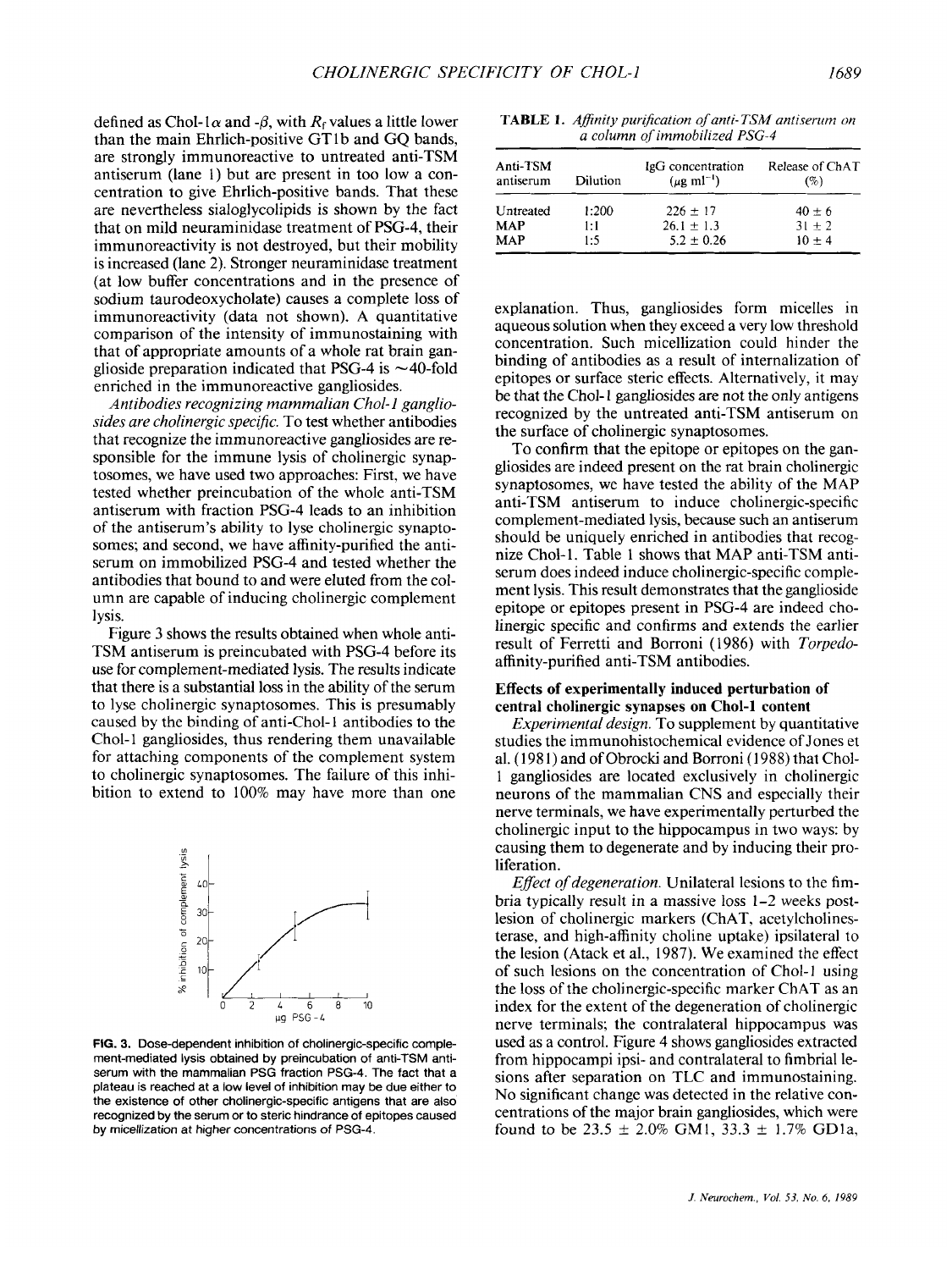

**FIG. 4. Upper lanes:** Gangliosides from hippocampi contralateral (C) and ipsilateral (I) to lesions of the fimbria 7 **(left)** and **14** (right) days postlesion have been separated on TLC and stained with anti-TSM antiserum ("immune") and subsequently with Ehrlich's reagent ("Ehrlich"). **Two** immunoreactive Chol-1 gangliosides are seen to have migrated just below the main GT1 b and **GQ** ganglioside fractions and are labelled  $\beta$  and  $\alpha$ , respectively. **Lower lanes:** These correspond to the ones immediately above them but are stained with Ehrlich's reagent without prior immune staining, the better to show the true relative intensities of the Ehrlich-positive bands. Slight changes in the composition of the solvent system due to evaporation explain the differences in *R,* between chromatographic assays.

 $20.0 \pm 1.4\%$  GD1b,  $19.5 \pm 1.7\%$  GT1b, and  $3.3 \pm 0.5\%$ GQ. The concentration of Chol-1 present was established by densitometric scanning and is shown in Fig. 5 together with ChAT activity, expressed as a percentage of the contralateral control. ChAT activity had fallen by 74  $\pm$  4% (mean  $\pm$  SEM; n = 6) in the ipsilateral hippocampus relative to the contralateral control 7 days postlesion, whereas at this time the Chol- 1 content had fallen by  $40 \pm 3\%$  (mean  $\pm$  SEM; n = 6). By 14 days postlesion, the Chol-1 value fell to a level equivalent to that of ChAT, by  $72 \pm 5\%$  (n = 6) and  $71 \pm 5\%$  (n = 6), respectively. The slower time course for the loss of Chol-1 is probably the result of a difference in the rate of metabolism of membrane glycolipids and soluble cytoplasmic proteins in degenerating terminals.

In contrast to lesions of the fimbria, which cause a degeneration of cholinergic synapses, lesions to the entorhinal cortex lead to the loss of mainly glutamergic synapses in the dentate gyrus. This causes the sprouting of cholinergic afferents in adjacent hippocampal areas; targets previously innervated by glutamergic synapses are reinnervated by cholinergic neurons mainly, although not exclusively, in the ipsilateral dentate **gyrus**  (Lynch et al., 1972; Storm-Mathisen, 1974; Ulas et al., 1986). This phenomenon, known as reactive synaptogenesis, provides an opportunity to test the cholinergic specificity of the Chol-1 gangliosides, because the lesions cause a net loss of synapses but an increase in the number of cholinergic synapses.

The anti-Chol-1 immune reactivity was assayed in gangliosides extracted from the dentate gyrus and the rest of the hippocampus in unlesioned control animals and in animals **30** days postlesion ipsi- and contralatera1 to entorhinal lesions after separation on TLC (Fig. 6). ChAT activity was assayed similarly in other animals. The concentrations of Chol-1 and ChAT in the various hippocampal areas in control and experimental animals are shown in Fig. 7. As expected, the formation of cholinergic synapses in the ipsilateral dentate gyrus caused a marked increase in the expression of ChAT in this area, which is parallelled by the increase in Chol-1 content. The relative concentration of the major gangliosides in both the dentate gyrus and the rest of the hippocampus showed very little change as a result of the entorhinal cortex lesion except for a slight fall relative to unoperated controls in the concentration of **GQ** both ipsi- and contralateral to the lesion. This is further support for the cholinergic specificity of Chol-1. Smaller changes occur in other hippocampal areas, particularly in the contralateral dentate gyrus; such changes in the contralateral hippocampus have been reported previously (Ulas et al., 1986). It is interesting to note, however, that the relative concentrations of Chol-1 and ChAT between areas in control and lesioned animals correlate quite closely with each other.



**FIG.** *5.* Amounts of Chol-1 and ChAT (CAT) per milligram of protein present in the ipsilateral hippocampus expressed as percentages of the contralateral value. Although the Chol-1 immune reactivity falls more slowly than ChAT activity and appears to take twice as long to reach the same level, it is clear that the deafferentation of the major cholinergic input to the hippocampus causes a fall in Chol-I content concomitant with that of ChAT activity. An almost identical profile is obtained if the results are expressed per milligram of ganglioside sialic acid. Data are mean  $\pm$  SD (bars) values of six experiments.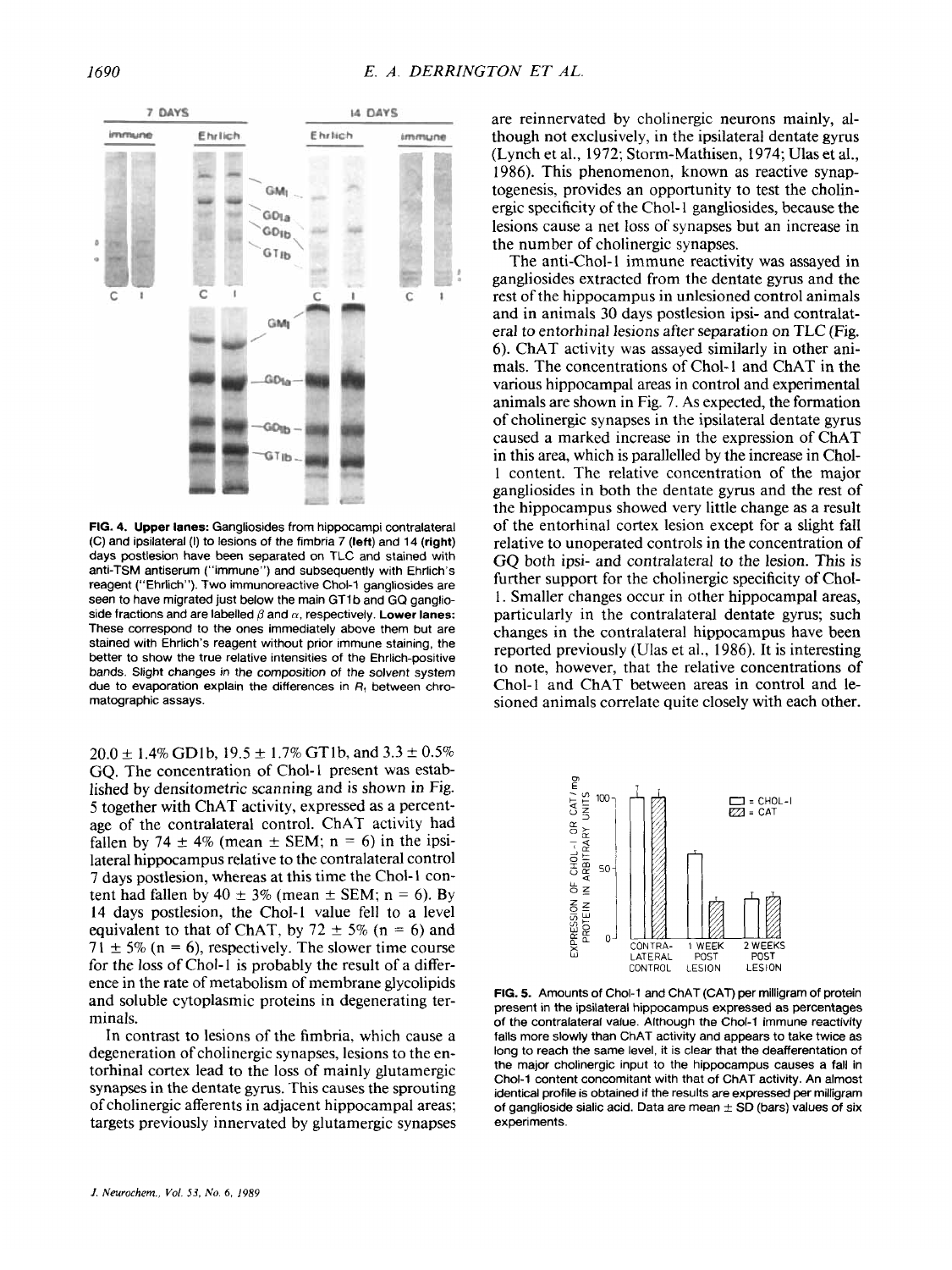

# **DlSCUSSION**

Previous work in this laboratory has shown that there are epitopes present on *Torpedo* electric organ gangliosides that are specific for the cholinergic subpopulation of mammalian brain synaptosomes. Some of these epitopes are also present in minor gangliosides in the mammalian brain that have been designated Chol-1. To establish that the mammalian Chol-1 gangliosides are indeed cholinergic specific, we have shown that (a) preincubation of the anti-TSM antiserum with the antigenic mammalian brain gangliosides inhibits its ability to lyse cholinergic synaptosomes, (b) anti-**TSM** antiserum affinity-purified on immobilized mammalian brain gangliosides enriched with respect to the Chol-1 gangliosides lyses the cholinergic subpopulation of mammalian brain synaptosomes, (c) lesions that result in the degeneration of cholinergic synapses, as measured by the loss of ChAT, produce a concomitant loss of Chol-1, and (d) lesions that result in a net loss of synapses but a net increase in cholinergic



**FIG.** *7.* Amounts of Chol-1 and ChAT (CAT) present per milligram of protein in the dentate gyrus and the rest of the hippocampus in control animals and ipsi- and contralateral to entorhinal cortical lesions 30 days postlesion. Results are expressed as percentages of the concentration in control gyri. As expected, there is a significant increase in ChAT activity caused by the formation of new cholinergic synapses in the ipsilateral dentate gyrus 30 days postlesion; this is paralleled **by** a rise in Chol-1 content. An almost identical profile is obtained with results expressed per milligram of ganglioside sialic acid (cf. Fig. 5). Data are mean  $\pm$  SD (bars) values **of** six experiments.

**FIG.** 6. TLC separation of gangliosides extracted from the dentate gyrus (G) and the rest of the hippocampus (R), ipsi- and contralateral to entorhinal lesions 30 days postlesion and from unlesioned control animals. The plates were stained with anti-TSM antiserum ("immune") followed by Ehrlich's reagent ("Ehrlich"). The Chol-1 gangliosides can be seen in the immune-stained plates migrating just below GT1b and GQ and are labelled  $\beta$  and  $\alpha$ , respectively.

synapses result in an increase in the Chol-1 concentration in the affected region, which parallels that of ChAT activity.

All of these results provide convincing new evidence that the mammalian Chol-1 gangliosides are indeed cholinergic specific.

Because Chol-1 has been defined as a cholinergicspecific ganglioside or gangliosides (Richardson et al., 1982), we believe that it is now important for clear evidence of specific immunoreactivity with mammalian Chol-1 gangliosides to be demonstrated before an antiserum is described as anti-Chol-1.

Although cell surface carbohydrates have been demonstrated to be specific markers for various neural cell types (Raff et al., 1978) and subclasses of cell types (Dodd and Jessell, 1985), the Chol-1 gangliosides are, so far, unique in that they are specific for neurons of one transmitter type. It is intriguing to speculate that other minor gangliosides may eventually be found that extend this kind of specificity to other transmitters.

**Acknowledgment:** We are most grateful to Dr. **E.** Borroni for much discussion and many useful suggestions. This work was supported by grants from the German Research Society (Wh 1/5-1) and from Fidia Pharmaforschung GmbH. To both these **sponsors** we express our sincere gratitude.

#### **REFERENCES**

- Atack J. R., Perry E. **K.,** Bonham J. R., Boakes R., and Candy J. M. (1 987) Loss and recovery of acetylcholinesterase molecular forms in the fornix-lesioned rat hippocampus. *Neurosci. Leu.* **79,** 174- 184.
- Brockhaus M., Magnani J. L., Blaszczyck **S.** *Z.,* Koprowski H., Karlsson K.-A., Larson G., and Ginsburg **V.** (1981) Monoclonal antibodies directed against the human Le' blood group antigen. *J. Biol. Chem. 256,* 13223-13225.
- Dodd J. and Jessell T. (1985) Lactoseries carbohydrates specify subsets of dorsal root ganglion neurons projecting to the superficial dorsal horn of rat spinal cord. *J. Neurosci*. **5**, 3278-3294.
- Dravid **A.** R. and Van Deuson E. B. (1983) Recovery of choline acetyltransferase and acetylcholinesterase activities in the ipsilateral hippocampus following unilateral partial transection of the fimbria. *Brain Res.* **277,** 169-174.
- Ferretti P. and Borroni E. (1986) Putative cholinergic-specific gangliosides in guinea-pig forebrain. *J. Neurochem. 46,* 1888-1 894.
- Fonnum F. (1975) A rapid radiochemical method for the determination of choline acetyltransferase. *J. Neurochem.* 24,407-409.